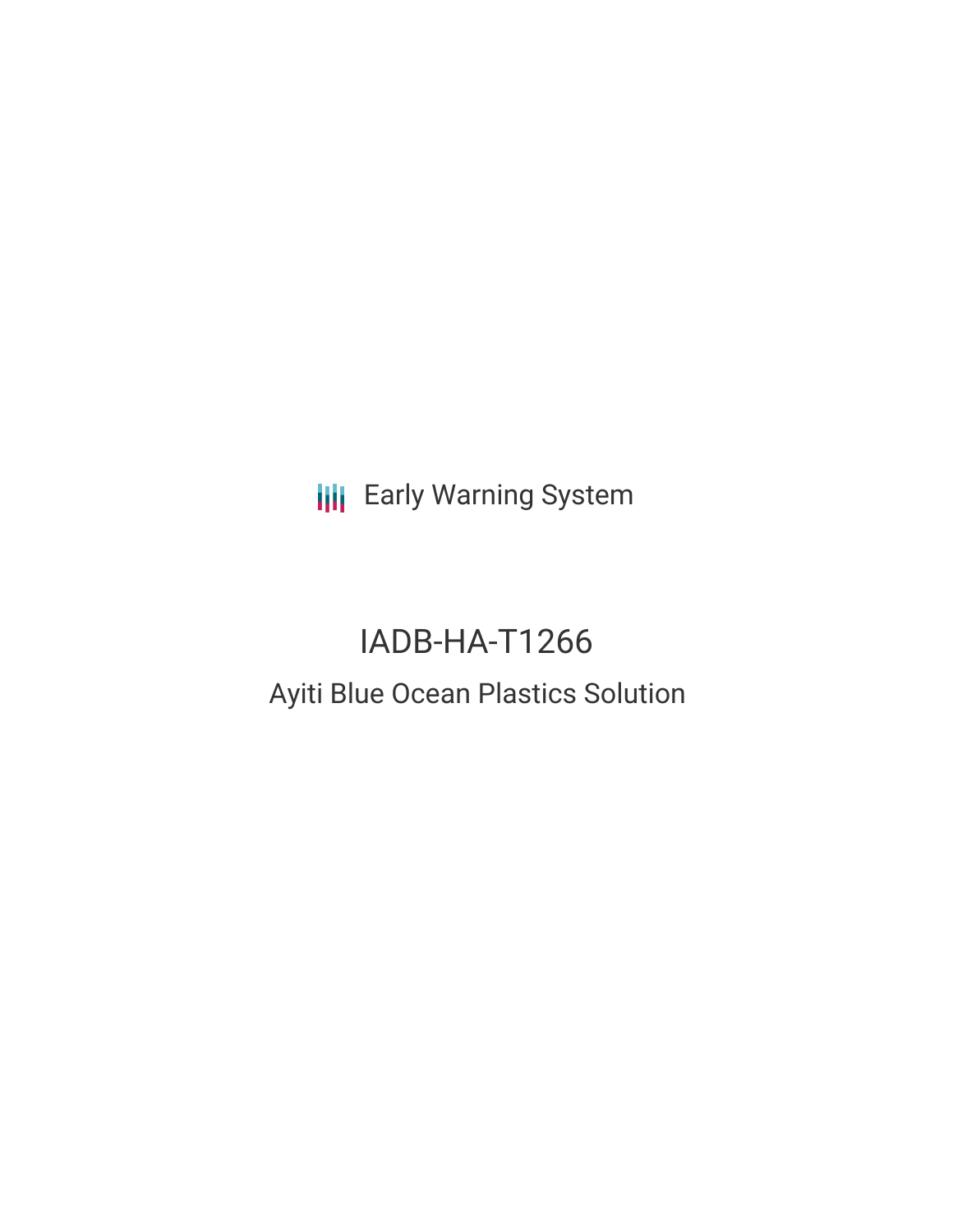

### **Quick Facts**

| <b>Countries</b>               | Haiti                                  |
|--------------------------------|----------------------------------------|
| <b>Financial Institutions</b>  | Inter-American Development Bank (IADB) |
| <b>Status</b>                  | Approved                               |
| <b>Bank Risk Rating</b>        | U                                      |
| <b>Voting Date</b>             | 2019-09-18                             |
| <b>Sectors</b>                 | Water and Sanitation                   |
| <b>Investment Type(s)</b>      | Loan                                   |
| <b>Investment Amount (USD)</b> | $$0.40$ million                        |
| <b>Loan Amount (USD)</b>       | $$0.40$ million                        |
| <b>Project Cost (USD)</b>      | $$0.76$ million                        |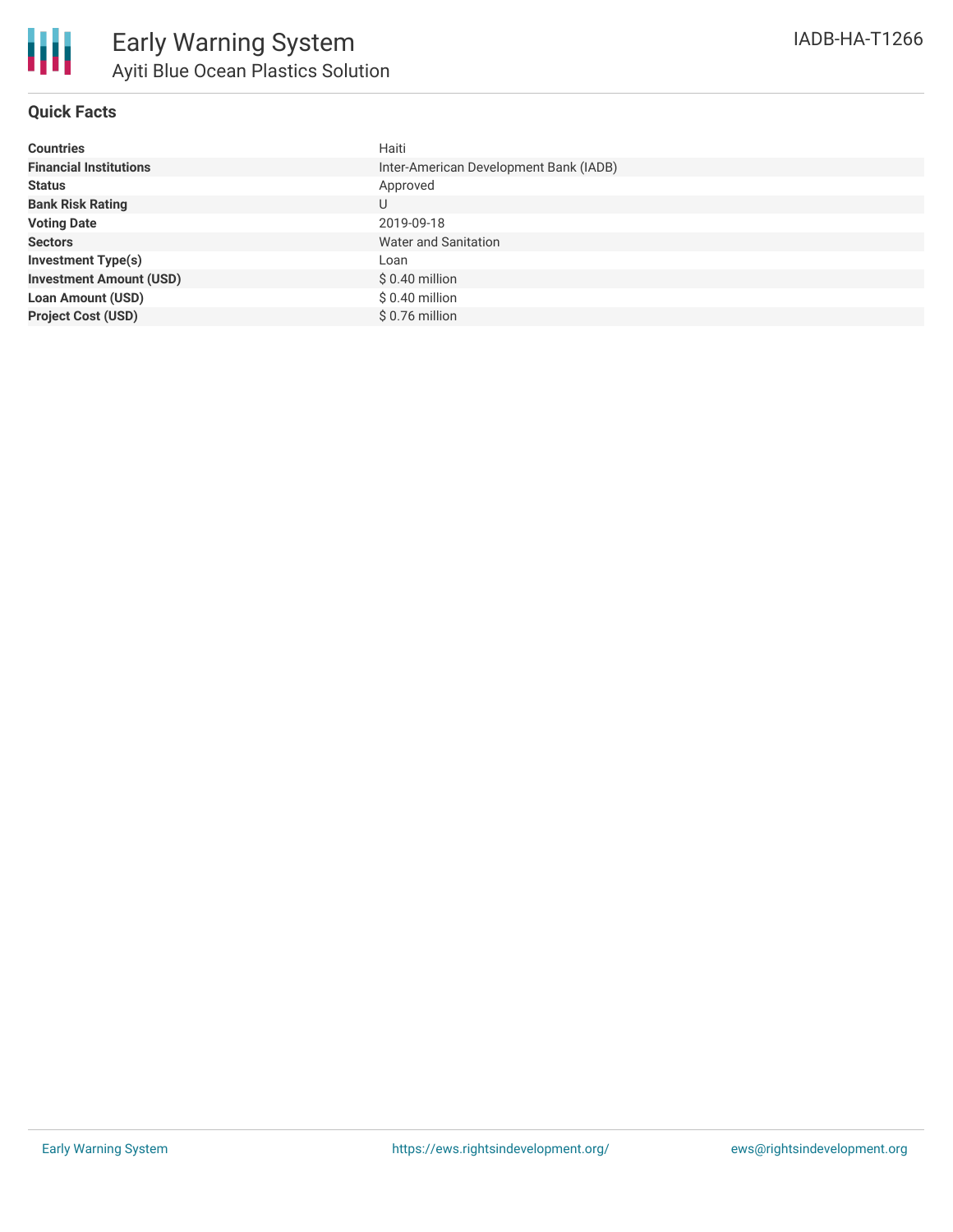



## **Project Description**

According to IADB website, the project will co-finance the expansion of a plant to collect, recycle and transform ocean-bound plastics into high-value synthetic lumber or other plastic products by combing technology and community mobilization.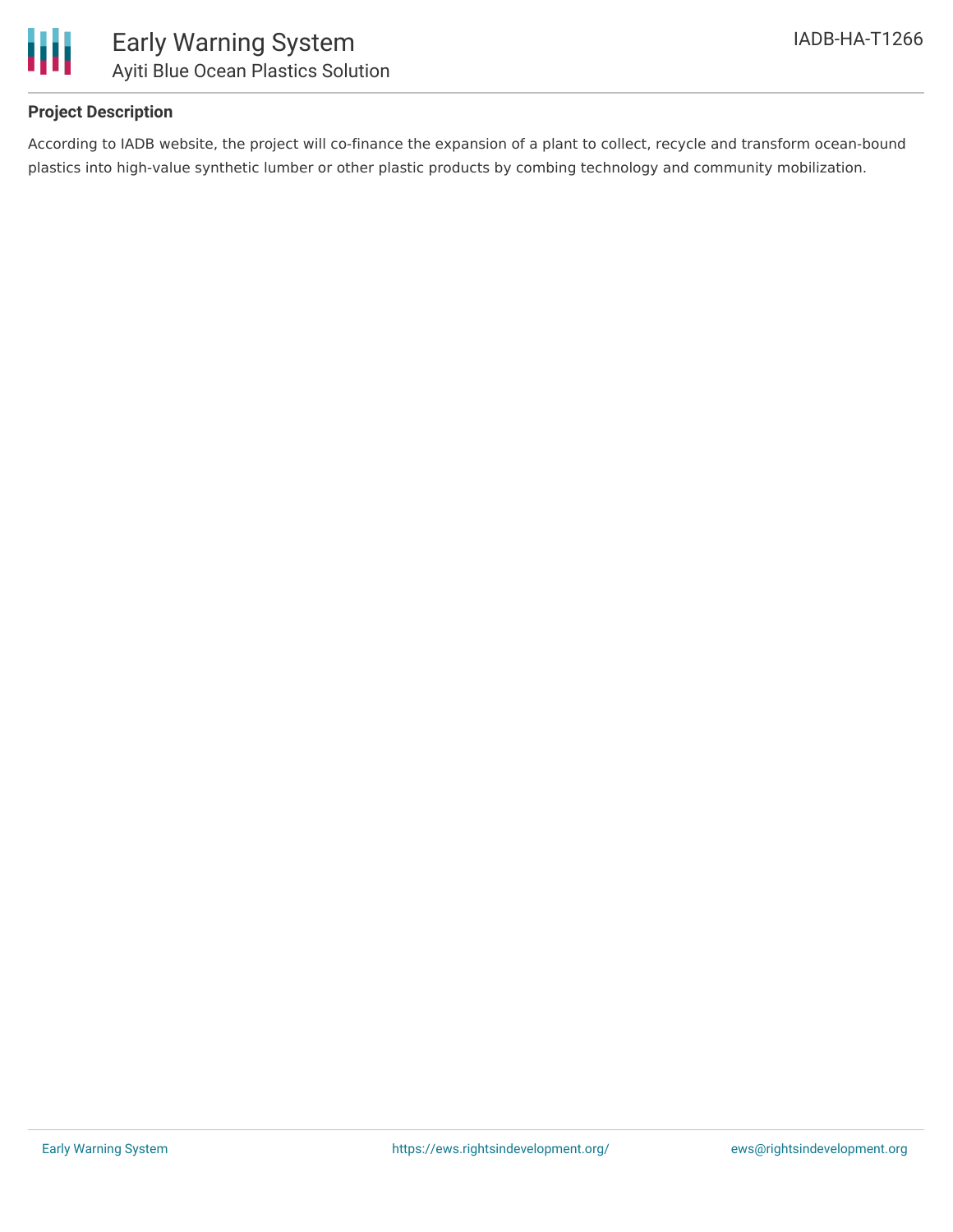

### **Investment Description**

• Inter-American Development Bank (IADB)